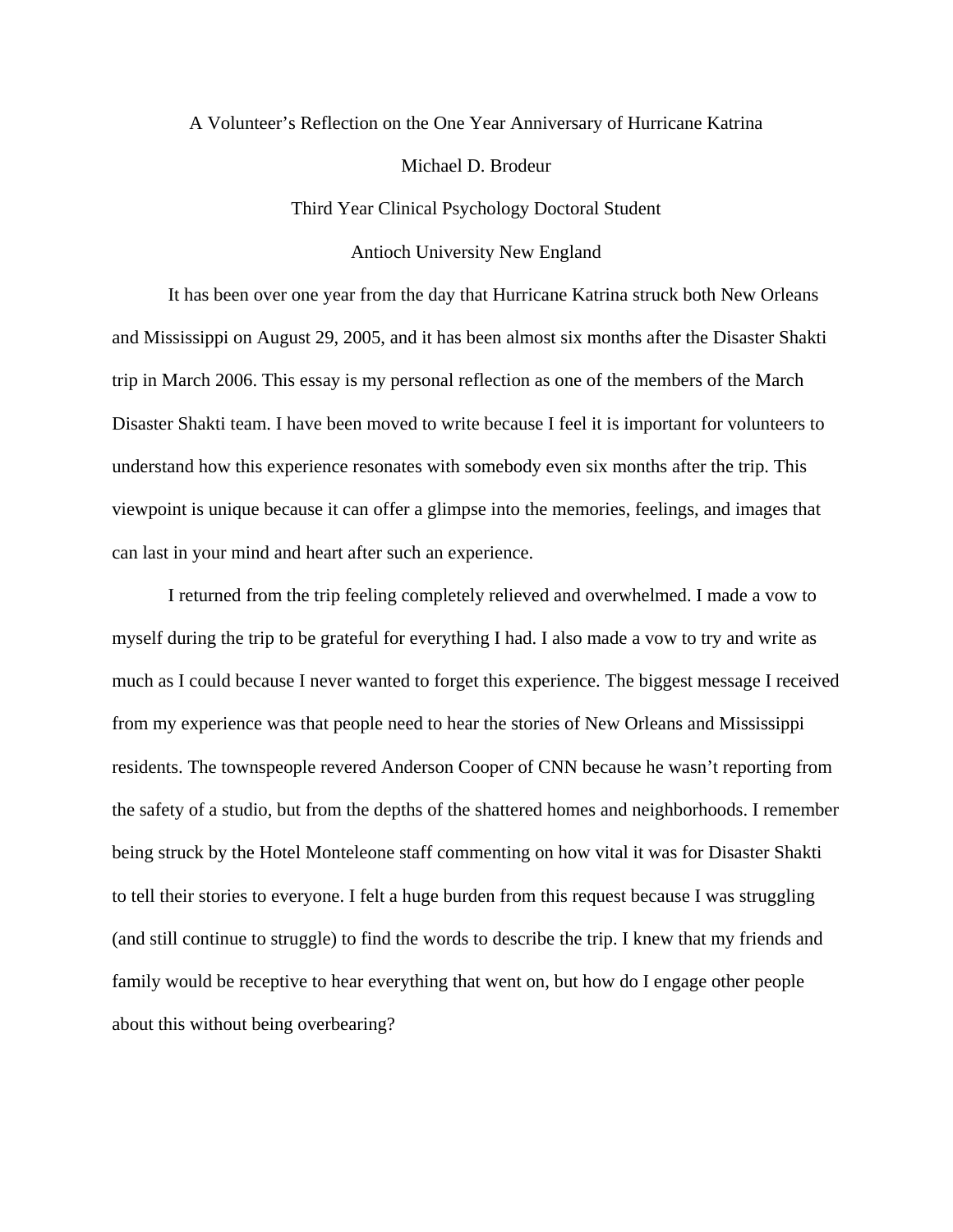I also had to remind myself that I needed to be receptive to the stories my friends and family wanted to tell me about their own experiences. This may seem like an easy task, but it was very hard to return to normal conversations about football, television, school, and work. It was not because these stories weren't important in their own ways, but once you come back from a disaster area, it is difficult to re-enter your everyday surroundings. To be honest, I felt disinterested in hearing about people's vacations or funny reality television shows. For the first two weeks of my return, I began to hate reality television with a passion. "This is not reality. If they want reality take these people down to the Lower Ninth Ward." Simple things like taking a shower, watching television, or calling my friends suddenly had a tremendous new value to them. Also, since returning, I have been extremely conscious to always tell my friends and family how much they mean to me.

 So, how did I end up describing the trip? I began by telling everyone that it was an "emotional rollercoaster." This short summary seemed to really nail the core of my feelings. The descending lows consisted of describing the Lower Ninth Ward. As I told these stories, I still felt uneasy because there was no way I could do any justice to the visual images of the Lower Ninth Ward. There was no way I could describe the mold and smells that permeated throughout the homes. There was no way I could describe how I felt seeing children's dolls and cars thrown all over the street. It was difficult to describe feelings as well, such as the tremendous sense of awe I felt during a church service in New Orleans. I was amazed to see people holding hands and singing praise to God. I couldn't believe people were singing praise while they literally sat there without the basic needs of food, clothing, or shelter. I consider myself an optimist, but I am not sure how strong my faith would hold if I encountered the devastation these people endured.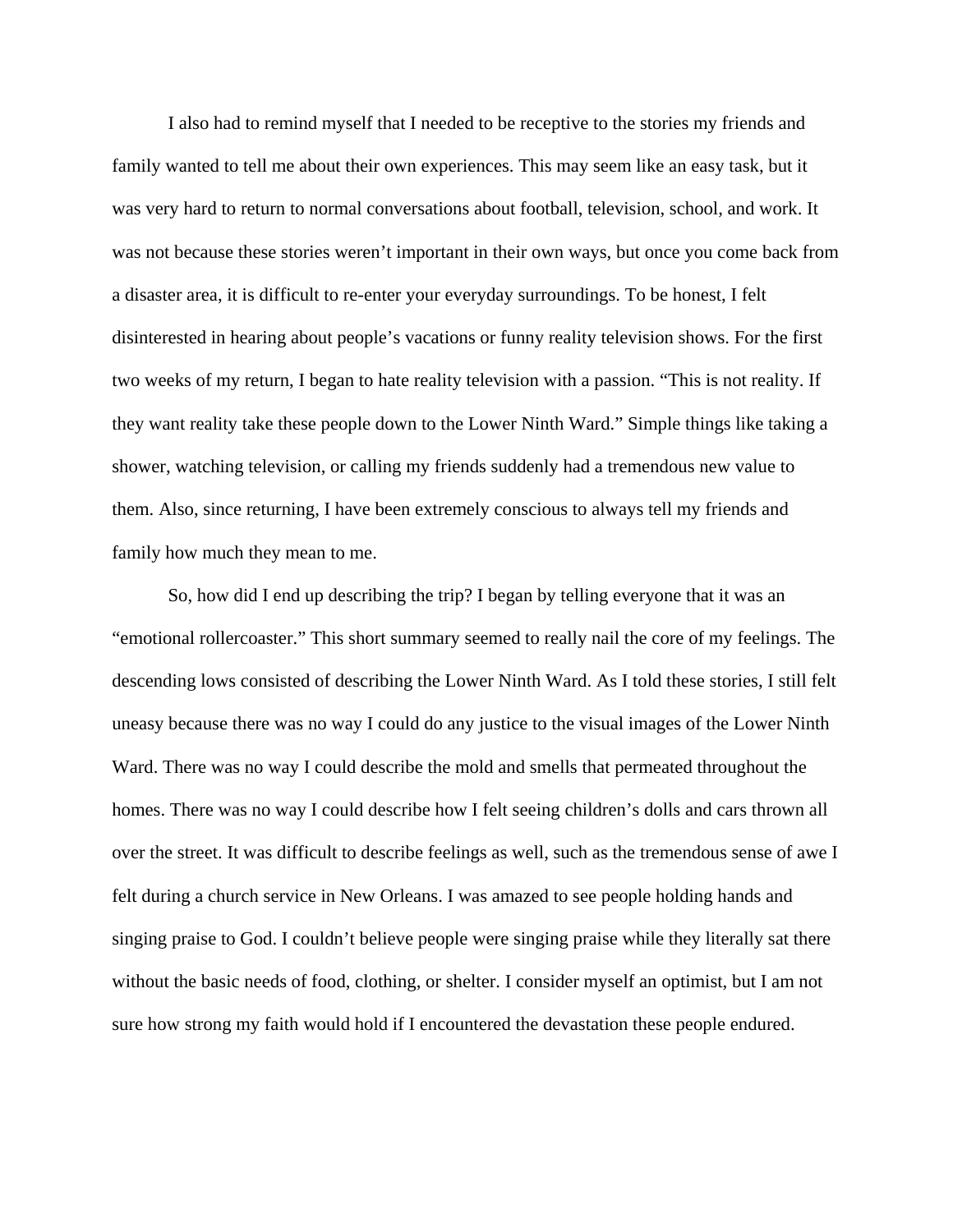I told a lot of the guys about rebuilding the homes and taking down all of the mold in the houses. They loved those stories because most of my friends had never pictured me doing manual labor before. I knew that I could share these stories with my friends and family for hours. I struggled however to give my co-workers and other acquaintances the brief version of the trip. I hated summarizing my trip and experiences into short casual conversations at the beginning or end of the job. I decided that I would not summarize any aspect of my trip for any of my coworkers or classmates. I wanted them to hear the whole thing and not just a nice adaptation that fits into a two to three minute coffee break. I wanted people to be moved like I was moved. I wanted them to picture every aspect of Gulfport or the Lower Ninth Ward. This was probably the most challenging aspect of returning back from the trip. I wanted all of my classmates, friends, and family to hear every aspect of my trip but only if they were willing to give me the time to really tell it.

 Fortunately, during the trip I had taken over ten hours of footage on a hand-held camera. I knew that this footage would become my way to find a voice for this experience. I decided that I needed to turn this footage into a DVD for my fellow team members and me. I had spoken frequently with other Disaster Shakti members and it seemed that we were all struggling with how to tell this story to our friends and family. It was easy for me to talk with the Shakti members about our trip because we could easily picture what it was like. The Shakti team was a huge support for me on my return. It was very gratifying to turn to Anders (my roommate during the trip) and speak to him about how he felt upon returning. It was comforting to hear that my fellow members were going through the same feelings of being both grateful, upset, eager to tell their story, and genuinely proud of what we had accomplished.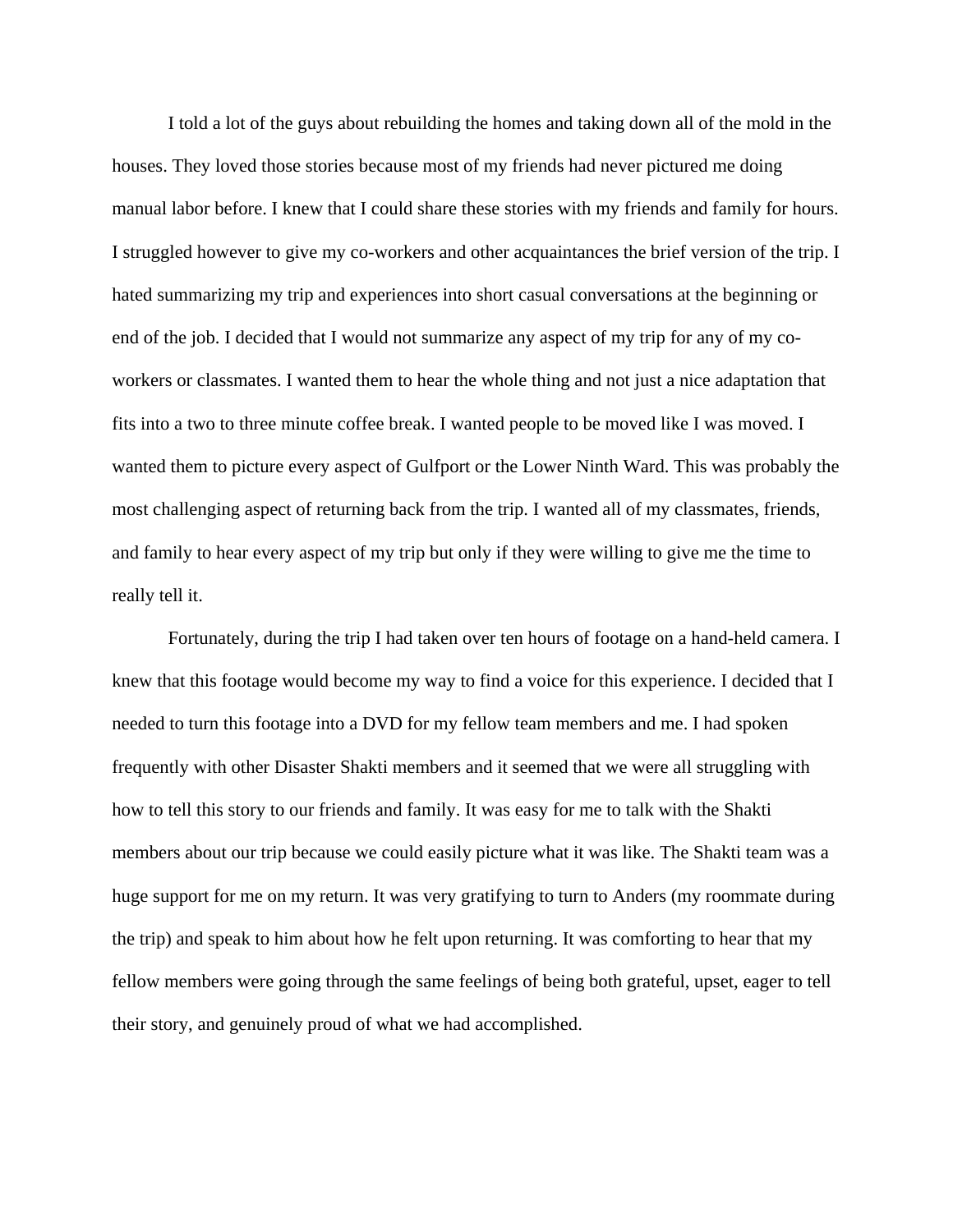I began organizing nearly 10 hours of video footage. I took this mission upon myself because I felt it was my way to heal from this process. I felt a DVD would be a very easy way for all of the Shakti members to get their story out to as many people as possible. The first thing I wanted people to see was the Lower Ninth Ward. I vividly remember walking around into people's shattered homes and just feeling awe-struck. In the background, construction workers were repairing the levees. All you can hear throughout the film is a huge crane banging in a slow rhythm. To me, it sounded like the death knell. It sets a very ominous tone for the entire footage. I began to insert captions into each piece of the footage. "This was Dr. Z's godmother's home" read one of the captions. All you could see literally was an old pickup truck and a huge pile of rubble. While walking in the Ninth Ward, I remember just holding the camera and struggling to believe the images were real. I recall trying to zoom in everywhere, so that you could truly see everything. At one point, I simply focus on my feet walking through the rubble. I focused on my feet because I wanted people to see that the debris was everywhere. I actually tripped on a piece of shingle that once belonged to someone's roof. I had never really filmed anything before in my life. I remember thinking that all I needed to do was simply turn on the camera and the images would merely speak for themselves. I managed to put together the Lower Ninth Ward footage and I showed the final video to all of my family members who contributed money for me to go on the trip. My family is loud, boisterous, and very funny, but everyone was speechless upon seeing this film. You couldn't see this footage anywhere. This wasn't Sean Penn's attempt at a photo op. This was raw, vivid footage that I felt finally did some justice to my stories. Once you could see and hear what it was like, you could picture yourself in that situation. Everyone began to question, what if that was our home? What if that was us?? Where would we go and what would we do?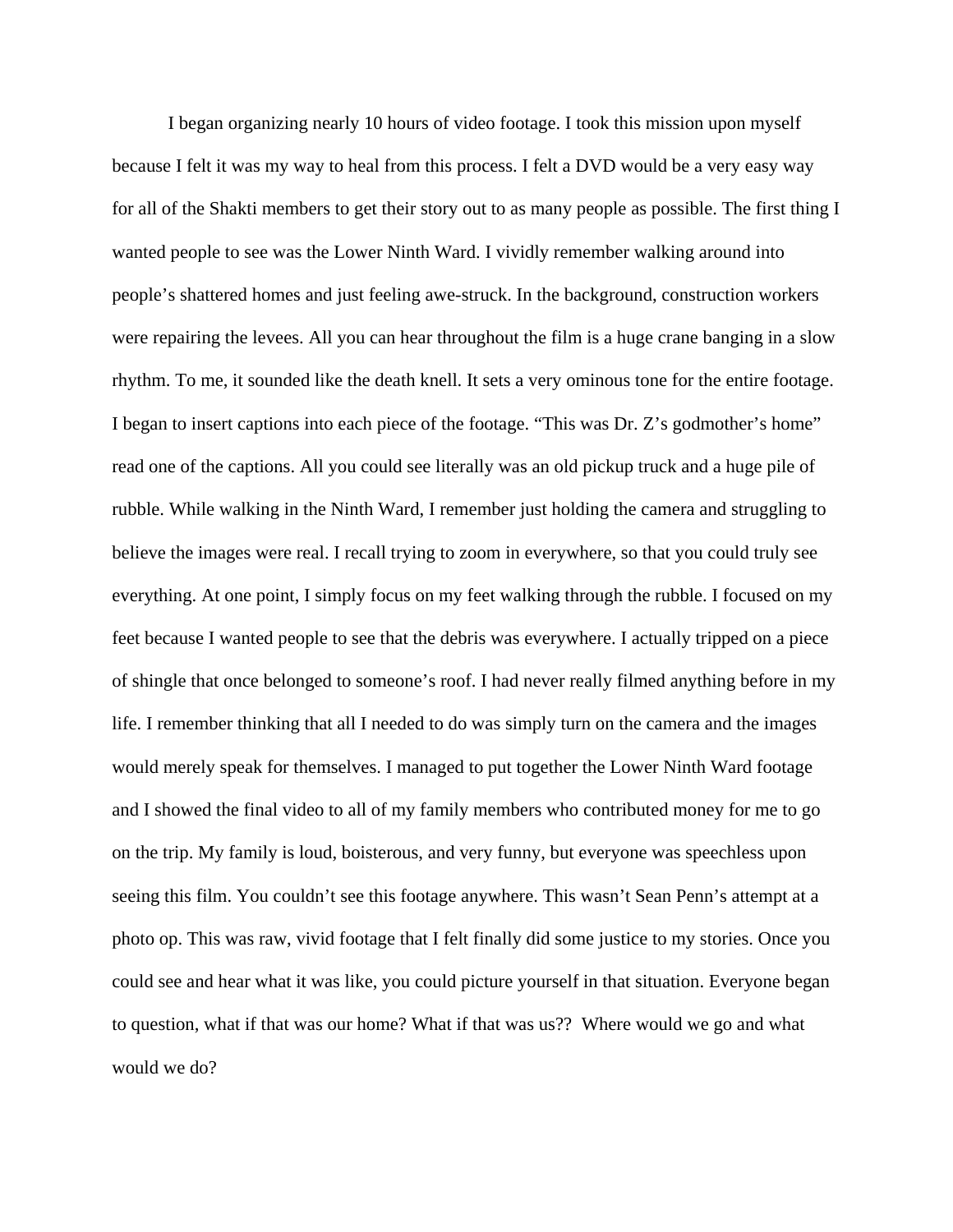Everybody likes to hear stories. The best story that I told of the trip was short, but really seemed to prompt a reaction by everyone that heard it. As much as I tried to avoid brief summaries of my trip, I felt compelled to tell this story no matter how much time somebody had to talk. Laekecia, a mental health practitioner at Hotel Monteleone, told us that her neighbor's home had drifted in the water and smacked right into her home. Her home was badly damaged from the wreckage. She called up her insurance company who stated that she could not be reimbursed for the damages. This was obviously puzzling, so she inquired why her claim was denied. The insurance company stated that she did not have collision on her house and, therefore, could not be reimbursed. Everybody I told this story to burst into loud gasps of shock and anger upon hearing that she needed collision on her house. "Collision?? Who would ever think to buy collision on a house?? This story to me symbolized the struggle New Orleans residents face everyday in trying to rebuild their homes and lives.

 After putting together the Lower Ninth Ward footage, I then began to assemble the footage taken at Mississippi where we walked around Gulfport. The scenes were eerily similar to the Ninth Ward except that most of the houses in Mississippi were no longer on their foundations. We walked pass a swimming pool which was filled to the top with all kinds of debris. At the end of the footage, I managed to zoom in on a brick staircase that lead to nowhere. There was a sign on the bricks stating not to remove the bricks because the owner planned to return.

 I began to assemble all of the interview footage captured during our conversations with the Monteleone Hotel staff and Gulfport residents. We interviewed Lela, a counseling psychologist working for Americorps, in her FEMA trailer. Lela is a mental health practitioner that volunteers her time by counseling Mississippi residents affected by Katrina. Throughout the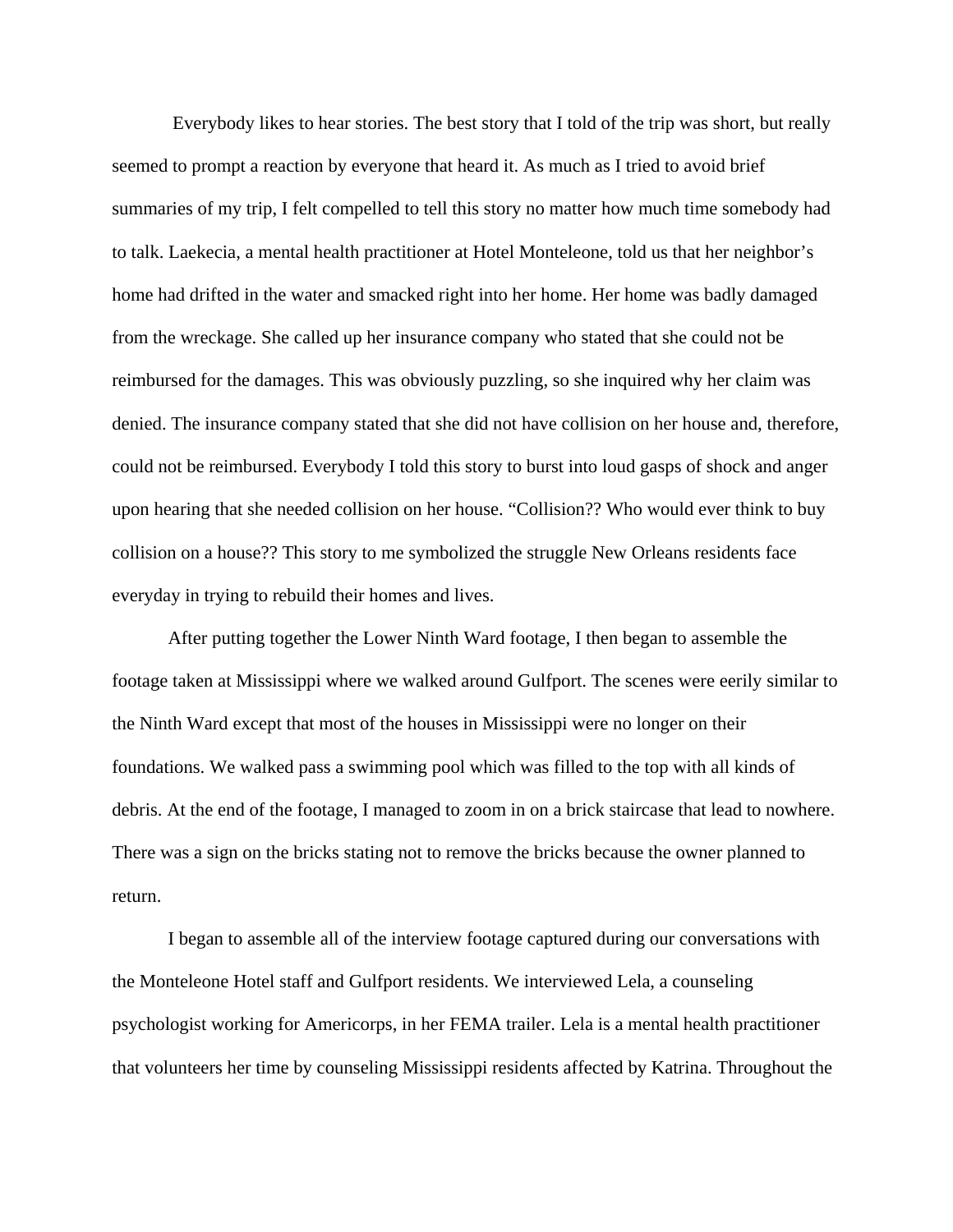footage, I managed to pan around the trailer. I remember commenting to Anders that the trailer was nicer than I expected. There was a large couch that accommodated everyone, and the appliances seemed brand new. The bedroom was a decent size as well. However, I can't believe that this is her home and may still likely be her home. After I gathered together all of the interview footage, I remember being humbled by just how generous everyone was that talked with us. You always hear about "Southern hospitality" but it was truly evident. We interviewed a librarian in Gulfport. The previous library had been destroyed, so FEMA provided a mobile home to store any salvageable books and movies. The librarian gave us huge hugs on our way out and greeted everyone with a big embrace. Tons of volunteers came pouring into the library to take a break from building homes. You could feel the sense of community and resourcefulness. People were just trying to get back into their normal everyday lives. The mobile library was as good a community gathering place as ever in a Mississippi town where there was no intact house.

 The final remaining bits of footage were light hearted and much needed. I managed to capture my roommate snoring on film. I narrated the entire scene and started laughing uncontrollably on camera. I still laugh every time that I see it. I loved this footage because I captured this moment after we went to see the Lower Ninth Ward earlier that day. I was extremely upset and I needed to unwind. I couldn't sleep at all, and turned to humor as a coping aid. This was my first time doing any volunteer trip; I had never seen a disaster area. As much as I wanted to embrace every aspect of everyone's story, I needed to take care of myself as well. My best advice for future volunteers is to always engage in some form of healthy self-care. A simple joke, smile, song, or call to a family member can easily help you out. I needed every hug and smile when I returned, and I got plenty of them. Learn some relaxation exercises before you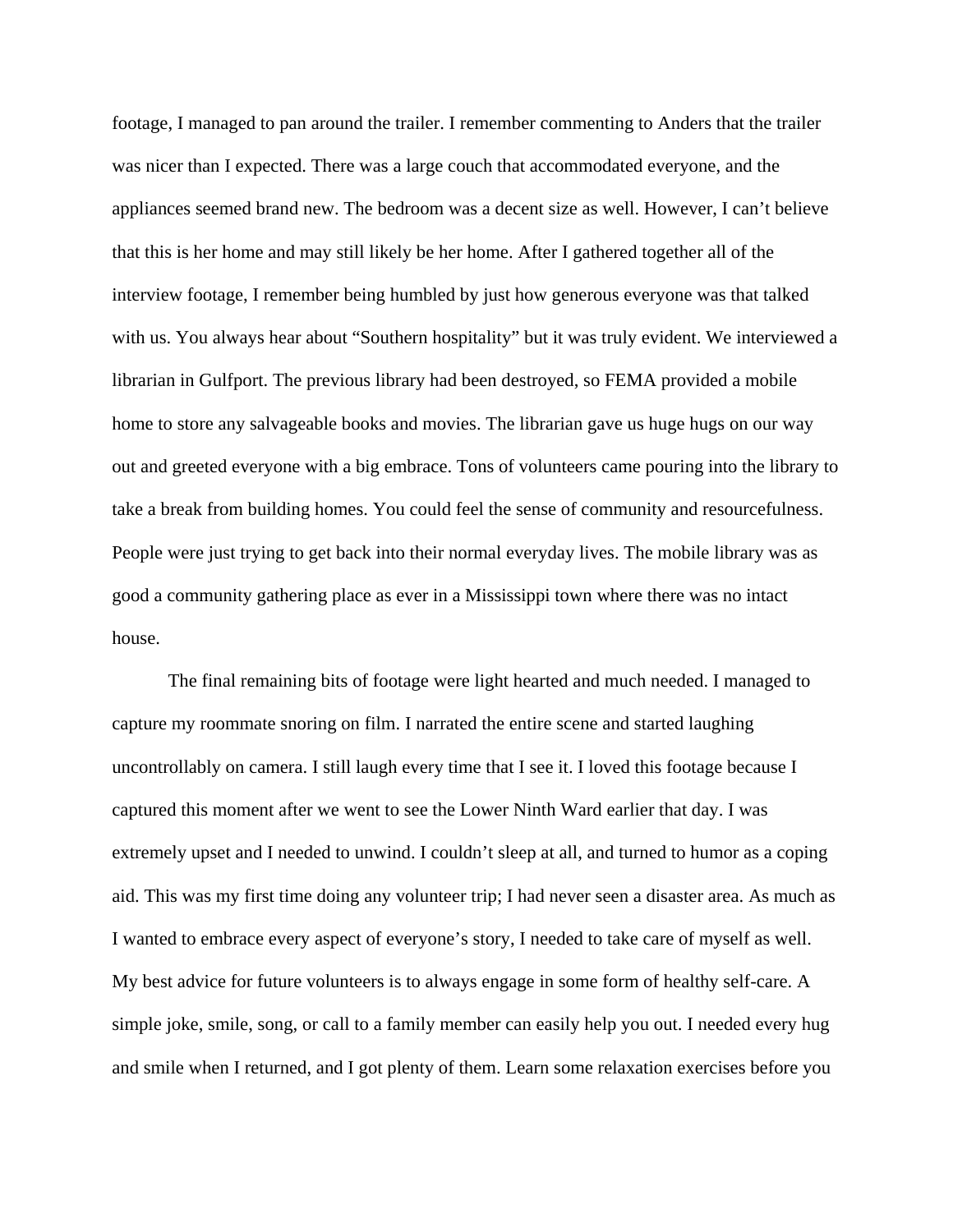leave for disaster relief work. Keeping a daily journal heals the hurts you feel when you listen to others in pain.

 Upon completing the DVD, I was elated and felt I really accomplished something. I put countless hours into formatting the DVD and making everything look just right. I wanted this to be my crowning achievement of the trip. I wanted this DVD to become an excellent visual presentation of just what we did out there. I was struggling so badly to accurately describe my experiences that I wanted to feel comfortable letting the DVD do the talking for a while. Disaster Shakti held a meeting approximately a month after returning, and I gave every member a DVD of the trip. I cannot convey how much pride I felt in sharing that with everyone. I strongly encourage everyone to film their volunteer experience. I felt that my words carried me very far in describing the experience, but the DVD was a visual story that added a surreal quality to the stories. Every person I showed it to was amazed to see how really damaged New Orleans was. This was footage that you could not see on prime time television. These were real people with real tears and real stories. These are the people that still to this day are looking for answers.

It still amazes me to hear that only 50% of the population has returned to New Orleans one year later. I remember hearing that the first time in Hotel Monteleone six months after the Hurricane. I never thought I would hear it again a year later. I have been reading Wendy Vincent's journal entries from her August Disaster Shakti volunteer experience in New Orleans. Her entries describe similar feelings echoed by the March Disaster Shakti trip volunteers. Upon her return, she describes listening to another woman argue about trivial matters such as a bus schedule. I can definitely sympathize with Wendy's feelings because there were many moments that I felt that many of my complaints or issues were so trivial compared to what the people in New Orleans were going through. I had to remind myself that a mediocre grade on a research